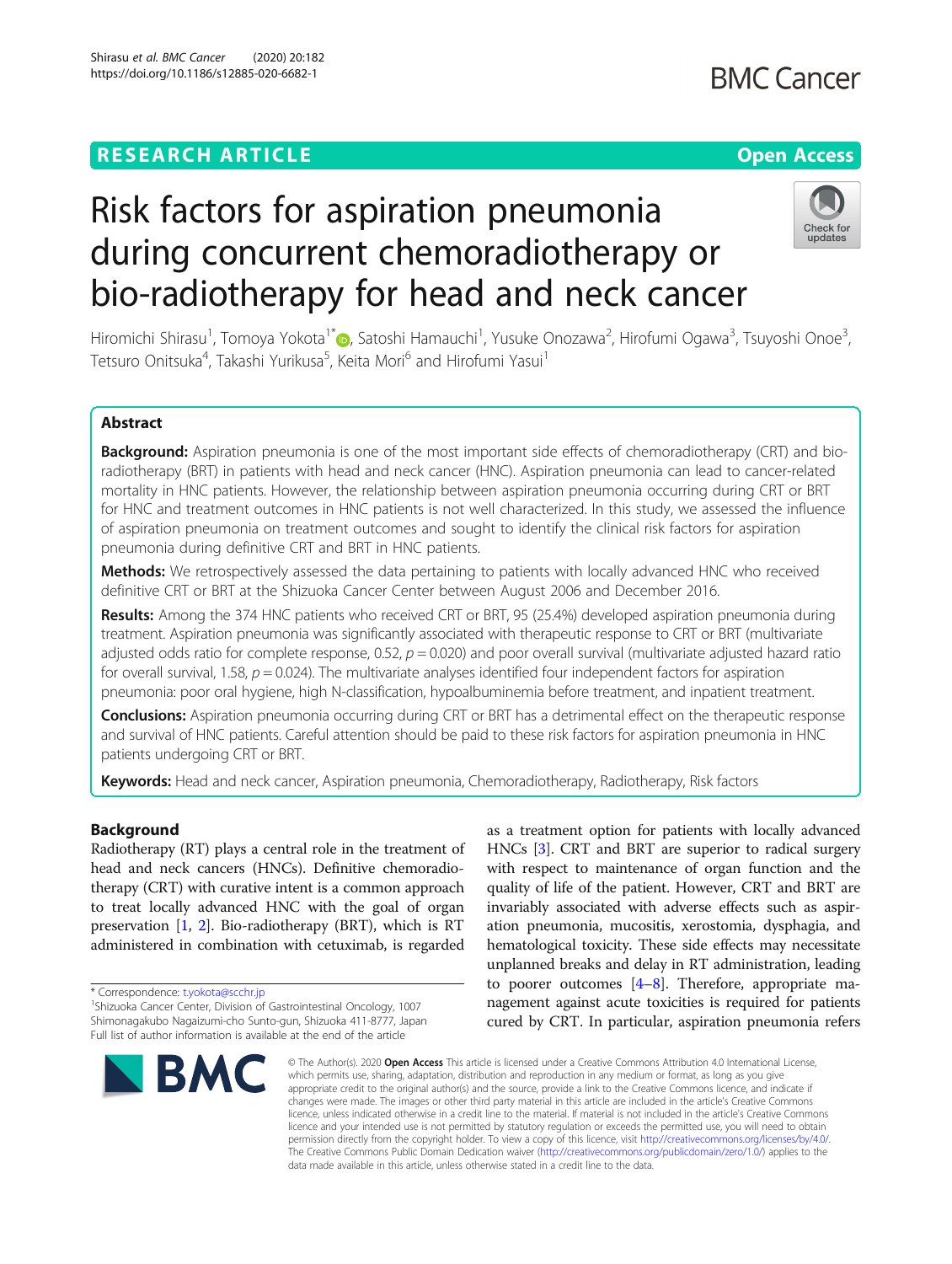to the pulmonary consequences that result from the abnormal entry of fluid, particulate exogenous substances, or endogenous secretions into the lower airways [[9](#page-8-0)]. In a prospective study, aspiration pneumonia occurred in up to 62% of patients one year after therapy [\[10](#page-8-0)]; several retrospective studies have reported an incidence of approximately 25% after CRT or BRT [\[11,](#page-8-0) [12\]](#page-8-0). Studies have indicated that aspiration pneumonia is a major cause of post-treatment morbidity and death in HNC patients [[13](#page-8-0)]. Although a few studies have investigated aspiration pneumonia during treatment [[14](#page-8-0)], the incidence or risk factors of aspiration pneumonia in patients receiving CRT and BRT are not well characterized. Therefore, the aim of this study was to assess the effect of aspiration pneumonia during definitive CRT and BRT on treatment outcomes and to identify the clinical risk factors for aspiration pneumonia in HNC patients.

#### Methods

#### **Patients**

This study used medical records to identify 374 patients with locally advanced HNC who received definitive concurrent CRT or BRT at the Shizuoka Cancer Center between August 2006 and December 2016. Patients who had recurrent or metastatic lesions or those who received resection of the primary tumor before CRT were excluded. Patients who had other coexisting primary cancers in addition to HNC were included only if the HNC was deemed to have had the most significant impact on their prognosis. Shizuoka Cancer Center Institutional Review Board approved this study; informed consent was obtained from all patients.

#### Study variables

We retrospectively reviewed the data pertaining to the incidence of aspiration pneumonia, the time of onset of aspiration pneumonia, and treatment efficacy. The background variables for risk factors for aspiration pneumonia included age, gender, Eastern Cooperative Oncology Group (ECOG) performance status, primary tumor site, body mass index (BMI), TNM staging defined by the American joint Committee on Cancer/Union for International Cancer control staging classification (7th edition), tumor histology, the Brinkman index (defined as the number of cigarettes smoked per day times the number of smoking years), habitual alcoholic consumption, consumption of proton pump inhibitors or histamine H2-receptor antagonist (H2 blockers), consumption of angiotensin II receptor blockers or angiotensinconverting enzyme inhibitors, consumption of sleeping pills, oral hygiene, coexistence of other malignancies before treatment, the Charlson comorbidity index, and serum albumin (ALB) and hemoglobin (Hb) values before treatment. Habitual alcoholic consumption was defined as drinking more than four days a week. Poor oral hygiene was defined as the presence of middle level or more dental plaques as diagnosed by a dentist or a dental hygienist. The Charlson comorbidity index is used to predict morbidity and mortality in several clinical conditions. This index consists of three parts: disease assessment including 16 diseases including neurological disorders, severity assessment, and scoring [\[15\]](#page-8-0).. We also reviewed the following treatment-related variables: the presence or absence of induction chemotherapy, percutaneous endoscopic gastrostomy prior to treatment, inpatient or outpatient treatment, chemotherapy regimen, radiation technique (conventional three-dimensional conformal radiation therapy [3D-CRT] or intensitymodulated radiation therapy [IMRT]), irradiation field (local or whole neck), radiation dose, treatment efficacy evaluated according to the Response Evaluation Criteria in Solid Tumors (RECIST) version 1.1 [complete re-sponse (CR) or non-CR] [[16](#page-8-0)], mucositis during treatment evaluated by the Common Terminology Criteria for Adverse Events version 4.0, and dysphagia score during treatment [[17](#page-8-0)].

#### Definition of aspiration pneumonia

In this study, symptomatic aspiration pneumonia was defined as a clinical condition meeting all of the following criteria as mentioned before in our previous study on aspiration pneumonia after CRT or BRT [\[12](#page-8-0)]: (1) patients had both subjective and objective symptoms suggesting pneumonia. The subjective symptoms included wet cough, sputum, and fever. The objective symptoms included the presence of coarse crackles in the chest, elevated levels of inflammatory markers (e.g., white blood cell count or C-reactive protein), or imaging findings (e.g., infiltration on chest X-ray or consolidation in chest computed tomography). (2) The presence of aspiration pneumonia was suspected clinically (choking or delayed swallowing) or by endoscopic or video-fluorographic examination. (3) Bacterial culture or urine antigen tests showing no evidence of microorganisms that cause atypical pneumonia, such as Legionella or Mycoplasma.

#### Statistical analysis

The cumulative incidence of aspiration pneumonia was measured using the Kaplan-Meier method. The time to event was measured from the date of the first RT to the date of the event. The association between clinical covariates and the incidence of aspiration pneumonia or treatment efficacy was assessed by univariate analysis using Fisher's exact test; variables that showed a significant association on univariate analysis were further analyzed using a multivariate logistic regression model.

The overall survival (OS) time was measured from the date of the first RT to the date of death from any cause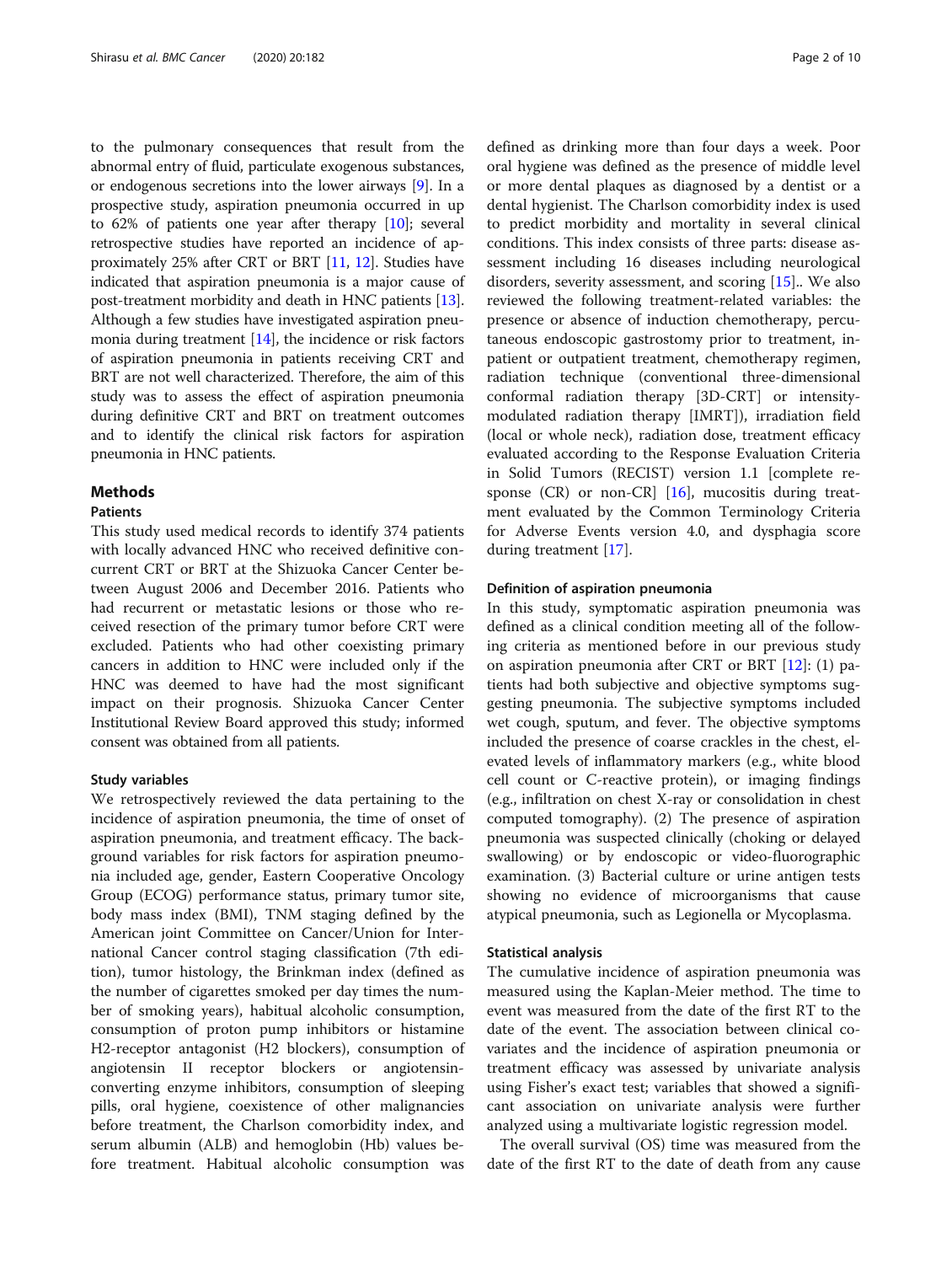or to the last date of confirmed survival. Survival curves were generated using the Kaplan-Meier method. Logrank test was used to evaluate between-group with respect to survival. Variables that showed a significant association with survival on univariate analysis were included in the multivariate analysis using the Cox regression model.

All statistical tests were two-sided and  $p$ -values  $< 0.05$ were considered indicative of statistical significance. All statistical analyses were conducted using the EZR version 1.32 (Saitama Medical Center, Jichi Medical University, Saitama Japan) [\[18](#page-8-0)].

#### Results

#### Patient selection and characteristics

The patients' characteristics and delivery of treatment are presented in Table [1](#page-3-0): 91 (24%) patients had a primary site classified as N2c or worse. Oral hygiene before treatment was poor in 183 (52%) patients. Serum albumin levels before treatment were below the normal range in 61 (16%) patients. A total of 189 patients received outpatient treatment. Additionally, 45 patients had coexisting malignancies such as multiple primary HNC and esophageal, gastric, renal, prostate, or lung cancer. All of these cancers were detected at an early stage by routine endoscopic or computed tomography screening.

The frequency and time to onset of aspiration pneumonia Among the 374 patients with locally advanced HNC, 95 (25.4%) developed aspiration pneumonia during CRT or BRT. Figure [1](#page-4-0) displays a Kaplan-Meier curve exhibiting the cumulative risk of aspiration pneumonia. The median time from the date of the first RT to the date of developing aspiration pneumonia was 28 days (range 1–61).

#### Treatment compliance of CRT or BRT

Among the 95 patients with aspiration pneumonia, treatment interruptions or unplanned breaks during CRT or BRT occurred in 34 patients (36%). In contrast, among the 279 patients who did not develop aspiration pneumonia, only 8 patients (3%) experienced treatment interruption or unplanned breaks during CRT or BRT. Thus, treatment interruption or unplanned breaks were significantly more frequent in patients with aspiration pneumonia than those without aspiration pneumonia ( $p < 0.01$ ).

#### Risk factors for aspiration pneumonia

Univariate and multivariate analyses identified four independent risk factors for aspiration pneumonia: advanced N-classification (2c-3) [multivariate adjusted odds ratio (OR) 1.96, 95% confidential interval (CI) 1.08–3.57,  $p =$ 0.027], poor oral hygiene (OR 2.08, 95% CI 1.20–3.57,  $p = 0.0076$ ), hypoalbuminemia before treatment (OR 2.78, 95% CI 1.37–5.56,  $p = 0.0015$ ), and inpatient treatment (OR 2.35, 95% CI 1.39–3.98, p = 0.0015) (Table [2\)](#page-4-0).

#### Correlation between treatment efficacy and aspiration pneumonia

Next, we investigated the correlation between treatment efficacy and the occurrence of aspiration pneumonia. Univariate and multivariate analyses identified aspiration pneumonia as independent predictive factor for CR (multivariate adjusted OR 0.52, 95% CI 0.33-0.90,  $p =$ 0.020) (Table [3](#page-5-0)). CR induced by CRT or BRT was observed in 71% patients (265/374). The CR rate among patients without aspiration pneumonia (76%; 213/279) was significantly greater than that among patients with aspiration pneumonia (55%; 52/95). The treatment flow diagram according to the presence or absence of aspiration pneumonia is summarized in Fig. [2.](#page-5-0) Among the 213 patients without aspiration pneumonia who achieved CR, 53 experienced recurrence and 16 underwent non-R0 salvage surgery. Among the 66 patients who did not achieve CR, 30 underwent non-R0 salvage surgery. Among the 52 patients with aspiration pneumonia who achieved CR, 16 experienced recurrence and seven received non-R0 salvage surgery. Among the 43 patients who did not achieve CR, 28 underwent non-R0 salvage surgery. Thus, the frequency of patients who did not require R0 salvage surgery was significantly lower in the group without aspiration pneumonia than in the group with aspiration pneumonia [16.5% (46/279) vs. 36.8% (35/95),  $p < 0.001$ .

#### Correlation between survival and aspiration pneumonia

We further investigated the correlation between OS and the occurrence of aspiration pneumonia (Table [4\)](#page-6-0). Univariate and multivariate analyses revealed eight independent prognostic factors for OS: younger age [multivariate adjusted hazard ratio (HR) 0.64, 95% CI 0.43–0.95,  $p = 0.026$ , male gender (HR 2.47, 95% CI 1.27–4.81,  $p = 0.0080$ , low BMI (HR 1.53, 95% CI 1.03– 2.28,  $p = 0.035$ ), advanced T-classification (HR 1.72, 95%) CI 1.15–2.63,  $p = 0.0087$ ), advanced N-classification (HR 1.82, 95% CI 1.19–2.70,  $p = 0.0050$ ), hypoalbuminemia before treatment (HR 2.00, 95% CI 1.20-3.33,  $p =$ 0.0069), low radiation dose (HR 5.56, 95% CI 2.50–11.9,  $p < 0.001$ ), and aspiration pneumonia (HR 1.58, 95% CI 1.06–2.35,  $p = 0.024$ ). Survival curves adjusted for the covariates from a Cox proportional hazard model indicated that the occurrence of aspiration pneumonia was significantly associated with the risk of death (Fig. [3\)](#page-6-0).

#### Discussion

The treatment goal of CRT or BRT for patients with locally advanced HNC is to cure the patient. However, aspiration pneumonia during CRT or BRT frequently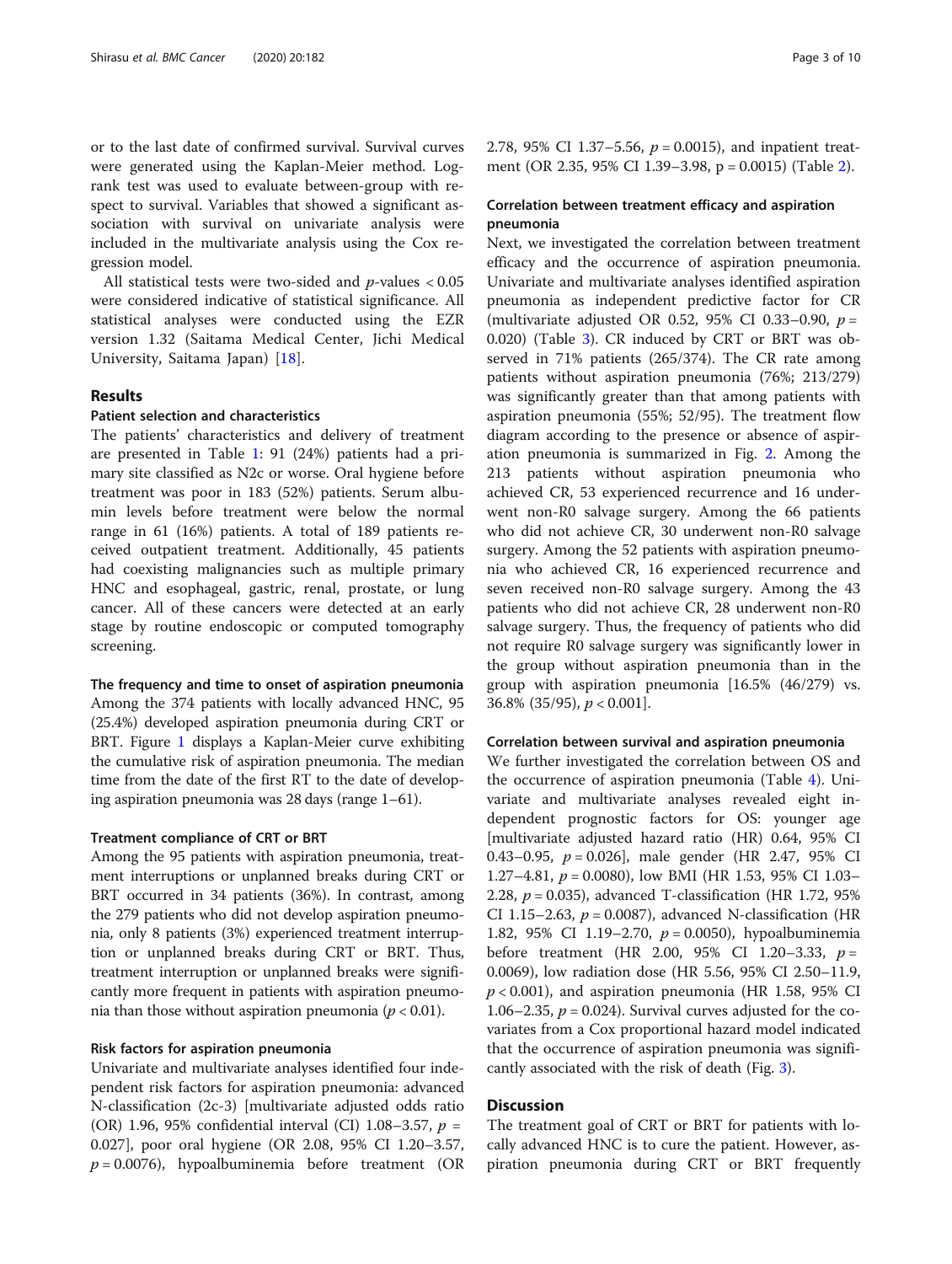#### <span id="page-3-0"></span>Table 1 Patients' characteristics

#### Table 1 Patients' characteristics (Continued)

| Background                     | n(%)<br>Background |                                                        | n (%)    |  |  |
|--------------------------------|--------------------|--------------------------------------------------------|----------|--|--|
| Age                            |                    | No                                                     | 305 (82) |  |  |
| < 70 years                     | 275 (74)           | Use of PPI or H2 blocker                               |          |  |  |
| $\geq$ 70 years                | 99 (26)            | Yes                                                    | 198 (53) |  |  |
| Gender                         |                    | No                                                     | 176 (47) |  |  |
| Male                           | 322 (86)           | Oral hygiene before treatment                          |          |  |  |
| Female                         | 52 (14)            | Good                                                   | 179 (48) |  |  |
| ECOG performance status        |                    | Poor                                                   | 183 (52) |  |  |
| $\mathbf{0}$                   | 234 (63)           | Coexistence of other malignancies                      |          |  |  |
| 1                              | 121 (32)           | Yes                                                    | 45 (12)  |  |  |
| 2                              | 16(4)              | No                                                     | 329 (88) |  |  |
| 3                              | 3(1)               | Charlson comorbidity index                             |          |  |  |
| Body mass index                |                    | $0 - 1$                                                | 293 (78) |  |  |
| < 20                           | 97(26)             | $\geq$ 2                                               | 81 (22)  |  |  |
| $\geq 20$                      | 277 (74)           | Serum albumin before treatment                         |          |  |  |
| Primary site                   |                    | Within normal limits                                   | 313 (84) |  |  |
| Larynx                         | 57(15)             | Less than normal range                                 | 61 (16)  |  |  |
| Nasopharynx                    | 48 (13)            | Hemoglobin before treatment                            |          |  |  |
| Hypopharynx                    | 132 (34)           | Within normal limits                                   | 265 (71) |  |  |
| Nasal sinus                    | 21(6)              | Less than normal range                                 | 109 (29) |  |  |
| Oropharynx                     | 101(27)            | Use of sleeping pills before treatment?                |          |  |  |
| Oral cavity                    | 14(4)              | Yes                                                    | 185 (49) |  |  |
| Ear canal                      | 1(1)               | No                                                     | 189 (51) |  |  |
| T-classification               |                    | Induction chemotherapy                                 |          |  |  |
| 1                              | 32 (9)             | Yes                                                    | 97(26)   |  |  |
| 2                              | 136 (36)           | No                                                     | 277 (74) |  |  |
| 3                              | 86 (23)            | Concurrent chemotherapy regimen                        |          |  |  |
| 4a                             | 92 (25)            | CDDP-based                                             | 278 (74) |  |  |
| 4b                             | 28(7)              | CBDCA-based                                            | 64 (17)  |  |  |
| N-classification               |                    | Cetuximab                                              | 32(9)    |  |  |
| $\mathsf{O}\xspace$            | 76 (20)            | Radiation technique                                    |          |  |  |
| $\mathbf{1}$                   | 54 (15)            | Conventional 3D-CRT                                    | 253 (68) |  |  |
| 2a                             | 19(5)              | <b>IMRT</b>                                            | 121 (32) |  |  |
| 2 <sub>b</sub>                 | 134 (36)           | Radiation dose, Gy                                     |          |  |  |
| 2c                             | 75 (20)            | 70Gy                                                   | 363 (97) |  |  |
| 3                              | 16(4)              | 60-70Gy                                                | 3(1)     |  |  |
| Tumor histology                |                    | $< 60$ Gy                                              | 8(2)     |  |  |
| SCC                            | 347 (93)           | Irradiation field                                      |          |  |  |
| Others                         | 27(7)              | Local                                                  | 67(18)   |  |  |
| Brinkman index                 |                    | Whole neck                                             | 307 (82) |  |  |
| < 500                          | 131 (35)           | Percutaneous endoscopic gastrostomy prior to treatment |          |  |  |
| $\geq 500$                     | 243 (65)           | Yes                                                    | 229 (61) |  |  |
| Habitual alcoholic consumption |                    | No                                                     | 155 (39) |  |  |
| Yes                            | 221 (59)           | Treatment                                              |          |  |  |
| No                             | 153 (41)           | Inpatient                                              | 185 (49) |  |  |
| Use of ACEi or ARB             |                    | Outpatient                                             | 189 (51) |  |  |
| Yes                            | 69 (18)            |                                                        |          |  |  |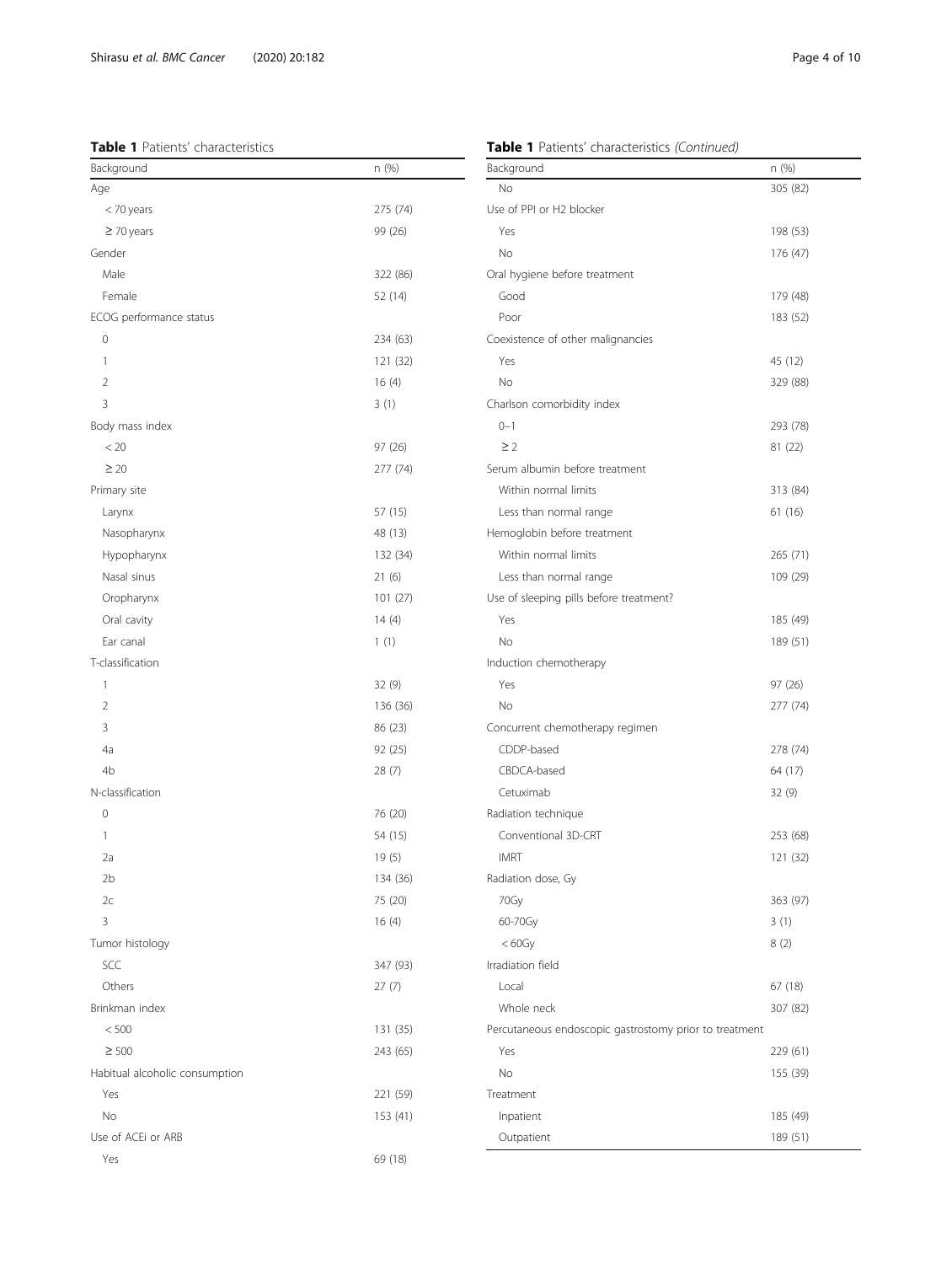<span id="page-4-0"></span>

necessitates treatment interruption or unplanned breaks in radiotherapy; this adversely affects the therapeutic outcomes including cure rates, durability of remission, and patient survival [\[19](#page-9-0)]. Therefore, development of strategies for prevention of aspiration pneumonia during CRT or BRT is a key imperative to maintain treatment compliance. The current study revealed a substantial incidence (25.4%) of aspiration pneumonia during CRT or BRT. We identified four independent risk factors for aspiration pneumonia: advanced N-classification (N2c-N3), poor oral hygiene, hypoalbuminemia before treatment, and inpatient treatment. Previous studies have identified several risk factors for aspiration pneumonia in patients with HNC after completing CRT [[10](#page-8-0)–[12](#page-8-0), [20](#page-9-0)]; however, to the best of our knowledge, this study is the first to investigate the risk factors for aspiration pneumonia during CRT or BRT.

The reported incidence of aspiration pneumonia ranges from 5 to  $23.8\%$  [\[11](#page-8-0), [12](#page-8-0), [21\]](#page-9-0). The cumulative

| <b>Table 2</b> Univariate and multivariate analysis for risk factors of aspiration pneumonia |  |
|----------------------------------------------------------------------------------------------|--|
|----------------------------------------------------------------------------------------------|--|

| Variables                                                                      |            | Univariate analysis          |         |            | Multivariate analysis |        |  |
|--------------------------------------------------------------------------------|------------|------------------------------|---------|------------|-----------------------|--------|--|
|                                                                                | Odds ratio | 95% CI                       | P.      | Odds ratio | 95% CI                | P      |  |
| Age < 70 vs. ≥70                                                               | 0.94       | $0.56 - 1.59$                | 0.82    |            |                       |        |  |
| Gender Male vs. Female                                                         | 1.32       | $0.65 - 2.68$                | 0.45    |            |                       |        |  |
| ECOG Performance status 0-1 vs.2-3                                             | 0.28       | $0.11 - 0.72$                | 0.0081  | 0.68       | $0.24 - 1.93$         | 0.47   |  |
| $BMI < 20$ vs. $\geq 20$                                                       | 1.56       | $0.94 - 2.60$                | 0.086   |            |                       |        |  |
| Primary site Oropharynx vs. others                                             | 1.77       | $1.07 - 2.92$ 0.027          |         | 0.84       | $0.47 - 1.49$         | 0.55   |  |
| T-classification 1-2 vs. 3-4                                                   | 0.86       | $0.54 - 1.37$                | 0.52    |            |                       |        |  |
| N-classification 0-2b vs. 2c-3                                                 | 0.39       | $0.23 - 0.66$ < 0.001        |         | 0.51       | $0.28 - 0.93$         | 0.027  |  |
| Histology SCC vs. others                                                       | 1.54       | $0.57 - 4.18$                | 0.40    |            |                       |        |  |
| Brinkman index $<$ 500 vs. $\geq$ 500                                          | 1.11       | $0.69 - 1.81$                | 0.67    |            |                       |        |  |
| Habitual alcoholic consumption Yes vs. No                                      | 1.43       | $0.88 - 2.33$ 0.16           |         |            |                       |        |  |
| Use of ACEI or ARB Yes vs. No                                                  | 1.25       | $0.70 - 2.22$ 0.45           |         |            |                       |        |  |
| Use of PPI or H2 blocker Yes vs. No                                            | 1.39       | $0.86 - 2.22$ 0.18           |         |            |                       |        |  |
| Oral hygiene before treatment Good vs. Poor                                    | 0.40       | $0.25 - 0.66$ < <b>0.001</b> |         | 0.48       | $0.28 - 0.83$         | 0.0076 |  |
| Coexistence of other malignancies Yes vs. No                                   | 1.12       | $0.78 - 1.56$ 0.57           |         |            |                       |        |  |
| Charlson comorbidity index 0-1 vs. ≥2                                          | 0.76       | $0.44 - 1.31$ 0.32           |         |            |                       |        |  |
| Serum albumin before treatment Within normal limits vs. less than normal range | 0.15       | $0.27 - 0.48$                | < 0.001 | 0.36       | $0.18 - 0.73$         | 0.0015 |  |
| Hemoglobin before treatment Within normal limits vs. less than normal range    | 0.37       | $0.23 - 0.61$ < 0.001        |         | 0.78       | $0.43 - 1.43$         | 0.42   |  |
| Use of sleeping pills before treatment Yes .vs No                              | 1.35       | $0.75 - 2.44$ 0.32           |         |            |                       |        |  |
| Induction chemotherapy Yes vs. No                                              | 0.76       | $0.44 - 1.31$ 0.33           |         |            |                       |        |  |
| Concurrent chemotherapy regimen CDDP vs. others                                | 1.30       | $0.75 - 2.25$ 0.36           |         |            |                       |        |  |
| Radiation technique Conventional 3D-CRT vs. IMRT                               | 1.12       | $0.68 - 1.85$                | 0.66    |            |                       |        |  |
| Radiation dose 70Gy vs. <70Gy                                                  | 0.58       | $0.17 - 2.04$                | 0.40    |            |                       |        |  |
| Irradiation field Local vs. whole neck                                         | 0.40       | $0.19 - 0.84$ 0.016          |         | 0.56       | $0.25 - 1.23$         | 0.15   |  |
| Percutaneous endoscopic gastrostomy prior to treatment Yes vs. No              | 1.62       | $0.96 - 2.77$                | 0.067   |            |                       |        |  |
| Treatment Inpatient vs. Outpatient                                             | 2.70       | $1.65 - 4.40$                | < 0.001 | 2.35       | 1.39-3.98             | 0.0015 |  |
| Dysphagia score before treatment 1-2 vs. 3-4                                   | 0.56       | $0.30 - 1.03$ 0.062          |         |            |                       |        |  |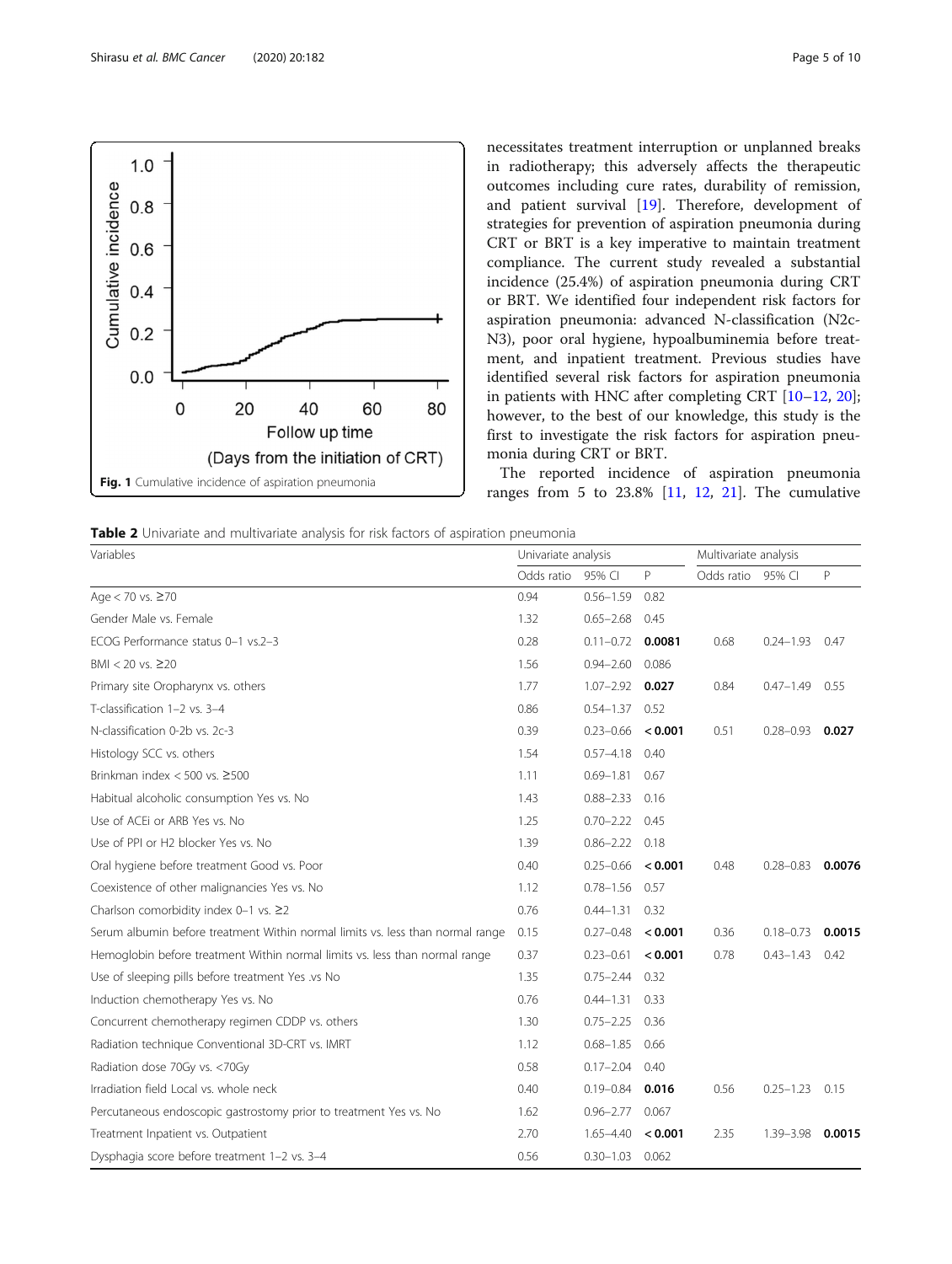<span id="page-5-0"></span>Table 3 Univariate and multivariate analysis for factors of complete response

| Variables                                                                      |            | Univariate analysis |         | Multivariate analysis |               |       |  |
|--------------------------------------------------------------------------------|------------|---------------------|---------|-----------------------|---------------|-------|--|
|                                                                                | Odds ratio | 95% CI              | P       | Odds ratio            | 95% CI        | P     |  |
| Age < 70 vs. ≥70                                                               | 1.23       | $0.76 - 2.01$       | 0.40    |                       |               |       |  |
| Gender Male vs. Female                                                         | 0.80       | $1.41 - 1.53$       | 0.49    |                       |               |       |  |
| ECOG Performance status 0-1 vs.2-3                                             | 4.14       | $1.58 - 10.8$       | 0.0037  | 2.30                  | $0.81 - 6.52$ | 0.12  |  |
| $BMI < 20$ vs. $\geq 20$                                                       | 0.51       | $0.62 - 7.47$       | 0.227   |                       |               |       |  |
| Primary site Oropharynx vs. others                                             | 1.02       | $0.62 - 1.68$       | 0.94    |                       |               |       |  |
| T-classification 1-2 vs. 3-4                                                   | 1.97       | $1.25 - 3.12$       | 0.0035  | 1.56                  | $0.95 - 2.57$ | 0.082 |  |
| N-classification 0-2b vs. 2c-3                                                 | 2.31       | $1.43 - 3.73$       | < 0.001 | 1.57                  | $0.90 - 2.73$ | 0.11  |  |
| Histology SCC vs. others                                                       | 0.36       | $0.12 - 1.08$       | 0.069   |                       |               |       |  |
| Brinkman index $<$ 500 vs. $\geq$ 500                                          | 1.16       | $0.73 - 1.84$       | 0.54    |                       |               |       |  |
| Habitual alcoholic consumption Yes vs. No                                      | 0.64       | $0.40 - 1.01$       | 0.055   |                       |               |       |  |
| Use of ACEI or ARB Yes vs. No                                                  | 0.97       | $0.55 - 1.69$       | 0.91    |                       |               |       |  |
| Use of PPI or H2 blocker Yes vs. No                                            | 1.14       | $0.73 - 1.75$       | 0.59    |                       |               |       |  |
| Oral hygiene before treatment Good vs. Poor                                    | 1.58       | $1.01 - 2.48$       | 0.043   | 1.11                  | $0.68 - 1.83$ | 0.68  |  |
| Coexistence of other malignancies Yes vs. No                                   | 0.89       | $0.64 - 1.23$       | 0.48    |                       |               |       |  |
| Charlson comorbidity index 0-1 vs. $\geq$ 2                                    | 1.32       | $0.79 - 2.22$       | 0.29    |                       |               |       |  |
| Serum albumin before treatment Within normal limits vs. less than normal range | 2.78       | 1.59-4.77           | < 0.001 | 1.88                  | $0.95 - 3.75$ | 0.069 |  |
| Hemoglobin before treatment Within normal limits vs. less than normal range    | 1.75       | 1.09-2.79           | 0.020   | 1.07                  | $0.60 - 1.91$ | 0.82  |  |
| Use of sleeping pills before treatment Yes .vs No                              | 0.63       | $0.41 - 0.98$       | 0.042   | 0.75                  | $0.39 - 1.43$ | 0.38  |  |
| Induction chemotherapy Yes vs. No                                              | 1.15       | $0.69 - 1.89$       | 0.60    |                       |               |       |  |
| Concurrent chemotherapy regimen CDDP vs. others                                | 1.15       | $0.70 - 1.89$       | 0.57    |                       |               |       |  |
| Radiation technique Conventional 3D-CRT vs. IMRT                               | 0.60       | $0.37 - 0.98$       | 0.043   | 0.65                  | $0.38 - 1.12$ | 0.12  |  |
| Radiation dose 70Gy vs. <70Gy                                                  | 4.13       | $1.18 - 14.4$       | 0.026   | 3.70                  | $0.97 - 14.1$ | 0.056 |  |
| Irradiation field Local vs. whole neck                                         | 0.98       | $0.56 - 1.72$       | 0.95    |                       |               |       |  |
| Percutaneous endoscopic gastrostomy prior to treatment Yes vs. No              | 0.50       | $0.31 - 0.80$       | 0.041   | 0.68                  | $0.40 - 1.15$ | 0.15  |  |
| Treatment Inpatient vs. Outpatient                                             | 0.62       | $0.40 - 0.96$       | 0.032   | 0.86                  | $0.52 - 1.40$ | 0.53  |  |
| The worst mucositis grade during treatment 1-2 vs. 3-4                         | 1.09       | $0.70 - 1.70$       | 0.70    |                       |               |       |  |
| The worst dysphagia score during treatment 1-2 vs. 3-4                         | 1.39       | $0.89 - 2.17$       | 0.15    |                       |               |       |  |
| Aspiration pneumonia during treatment Yes vs. No                               | 0.38       | $0.23 - 0.62$       | < 0.001 | 0.52                  | $0.30 - 0.90$ | 0.020 |  |



pts: patients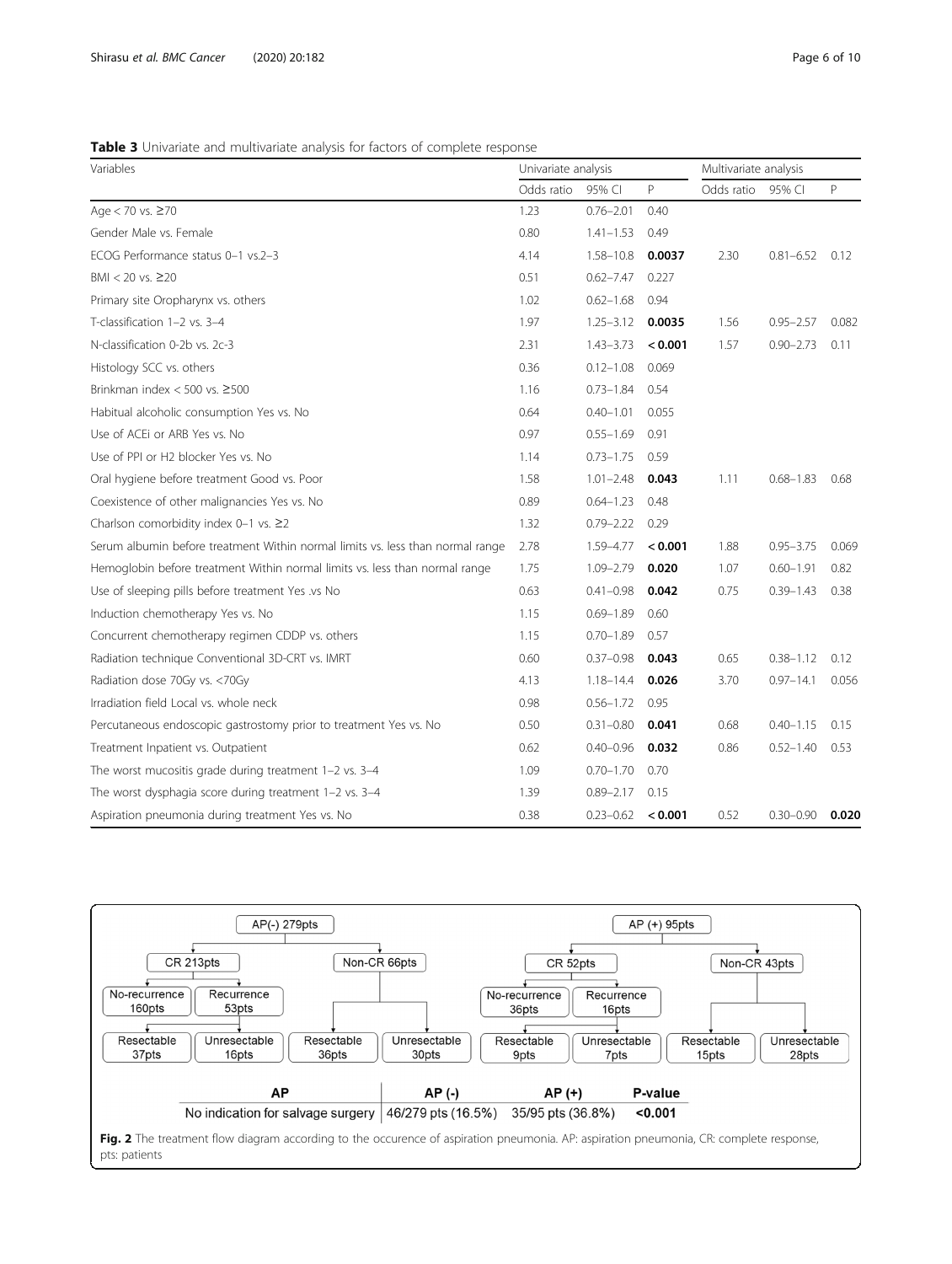<span id="page-6-0"></span>

| Variables                                                                      | Univariate analysis |                            |        | Multivariate analysis |                        |        |  |
|--------------------------------------------------------------------------------|---------------------|----------------------------|--------|-----------------------|------------------------|--------|--|
|                                                                                | Odds ratio 95% CI   |                            | P      | Odds ratio            | 95% CI                 | P      |  |
| Age < 70 vs. ≥70                                                               | 0.61                | $0.42 - 0.88$              | 0.0083 | 0.64                  | $0.43 - 0.95$          | 0.026  |  |
| Gender Male vs. Female                                                         | 1.99                | $1.07 - 3.69$ 0.029        |        | 2.47                  | $1.27 - 4.81$          | 0.0080 |  |
| ECOG Performance status 0-1 vs.2-3                                             | 0.31                | $0.17 - 0.55 < 0.001$      |        | 0.94                  | 0.461.93               | 0.87   |  |
| $BMI < 20$ vs. $\geq 20$                                                       | 1.72                | $1.20 - 2.50$ 0.0043       |        | 1.53                  | $1.03 - 2.28$          | 0.035  |  |
| Primary site Oropharynx vs. others                                             | 1.25                | $0.85 - 1.83$ 0.25         |        |                       |                        |        |  |
| T-classification 1-2 vs. 3-4                                                   | 0.42                | $0.28 - 0.61$ < 0.001 0.58 |        |                       | $0.38 - 0.87$          | 0.0087 |  |
| N-classification 0-2b vs. 2c-3                                                 | 0.50                | $0.34 - 0.74$ < 0.001 0.55 |        |                       | $0.37 - 0.84$          | 0.0050 |  |
| Histology SCC vs. others                                                       | 2.06                | $0.84 - 5.06$ 0.11         |        |                       |                        |        |  |
| Brinkman index $<$ 500 vs. $\geq$ 500                                          | 0.95                | $0.66 - 1.36$ 0.76         |        |                       |                        |        |  |
| Habitual alcoholic consumption Yes vs. No                                      | 1.22                | $0.85 - 1.72$ 0.29         |        |                       |                        |        |  |
| Use of ACEi or ARB Yes vs. No                                                  | 0.97                | $0.63 - 1.49$ 0.88         |        |                       |                        |        |  |
| Use of PPI or H2 blocker Yes vs. No                                            | 1.20                | $0.85 - 1.72$ 0.30         |        |                       |                        |        |  |
| Oral hygiene before treatment Good vs. Poor                                    | 0.66                | $0.46 - 0.94$ 0.021        |        | 0.94                  | $0.65 - 1.37$          | 0.76   |  |
| Coexistence of other malignancies Yes vs. No                                   | 1.16                | $0.90 - 1.52$ 0.24         |        |                       |                        |        |  |
| Charlson comorbidity index 0-1 vs. ≥2                                          | 0.62                | $0.41 - 0.92$ 0.018        |        | 0.72                  | $0.47 - 1.11$          | 0.14   |  |
| Serum albumin before treatment Within normal limits vs. less than normal range | 0.33                | $0.22 - 0.48 < 0.001$      |        | 0.50                  | $0.30 - 0.83$          | 0.0069 |  |
| Hemoglobin before treatment Within normal limits vs. less than normal range    | 0.58                | $0.40 - 0.83$ 0.0028       |        | 0.83                  | $0.53 - 1.31$          | 0.43   |  |
| Use of sleeping pills before treatment Yes .vs No                              | 2.00                | $1.39 - 2.86 < 0.001$      |        | 1.16                  | $0.73 - 1.85$          | 0.54   |  |
| Induction chemotherapy Yes vs. No                                              | 0.87                | $0.56 - 1.33$ $0.51$       |        |                       |                        |        |  |
| Concurrent chemotherapy regimen CDDP vs. others                                | 0.66                | $0.45 - 0.97$ 0.036        |        | 0.71                  | $0.45 - 1.12$          | 0.14   |  |
| Radiation technique Conventional 3D-CRT vs. IMRT                               | 1.26                | $0.83 - 1.92$ 0.27         |        |                       |                        |        |  |
| Radiation dose 70Gy vs. <70Gy                                                  | 0.25                | $0.12 - 0.50 < 0.001$      |        | 0.18                  | $0.084 - 0.40 < 0.001$ |        |  |
| Irradiation field Local vs. whole neck                                         | 0.90                | $0.56 - 1.43$ 0.66         |        |                       |                        |        |  |
| Percutaneous endoscopic gastrostomy prior to treatment Yes vs. No              | 1.76                | $1.21 - 2.56$ 0.0034       |        | 1.16                  | $0.78 - 1.73$          | 0.47   |  |
| Treatment Inpatient vs. Outpatient                                             | 1.77                | $1.24 - 2.53$ 0.0018       |        | 1.47                  | $0.99 - 2.17$          | 0.052  |  |
| The worst mucositis grade during treatment 1-2 vs. 3-4                         | 0.98                | $0.68 - 1.40$ 0.90         |        |                       |                        |        |  |
| The worst dysphagia score during treatment 1-2 vs. 3-4                         | 0.92                | $0.64 - 1.31$ 0.63         |        |                       |                        |        |  |
| Aspiration pneumonia during treatment Yes vs. No                               | 1.56                | $2.22 - 3.23$ < 0.001 1.58 |        |                       | $1.06 - 2.35$          | 0.024  |  |



incidence of aspiration pneumonia in our study is somewhat higher than that in previous reports. This may be attributable to differences with respect to patient characteristics, duration of follow-up, and definition of aspiration pneumonia used in previous studies. For instance, in a study by Mortensen et al., approximately 5% HNC patients receiving radiotherapy alone developed pneumonia within 1 year after receiving radiotherapy [\[20](#page-9-0)]. On the other hand, 23.8% of patients with HNC developed aspiration pneumonia within 5 years after receiving radiotherapy with concurrent chemotherapy (CRT) [\[11](#page-8-0)]. Furthermore, in our previous study, 21.3% of patients with HNC developed aspiration pneumonia after CRT or radiotherapy with concurrent cetuximab (BRT) [\[12](#page-8-0)]. These findings suggest that the combination of chemotherapy or cetuximab with radiotherapy may be associated with a higher risk of aspiration pneumonia. Thus,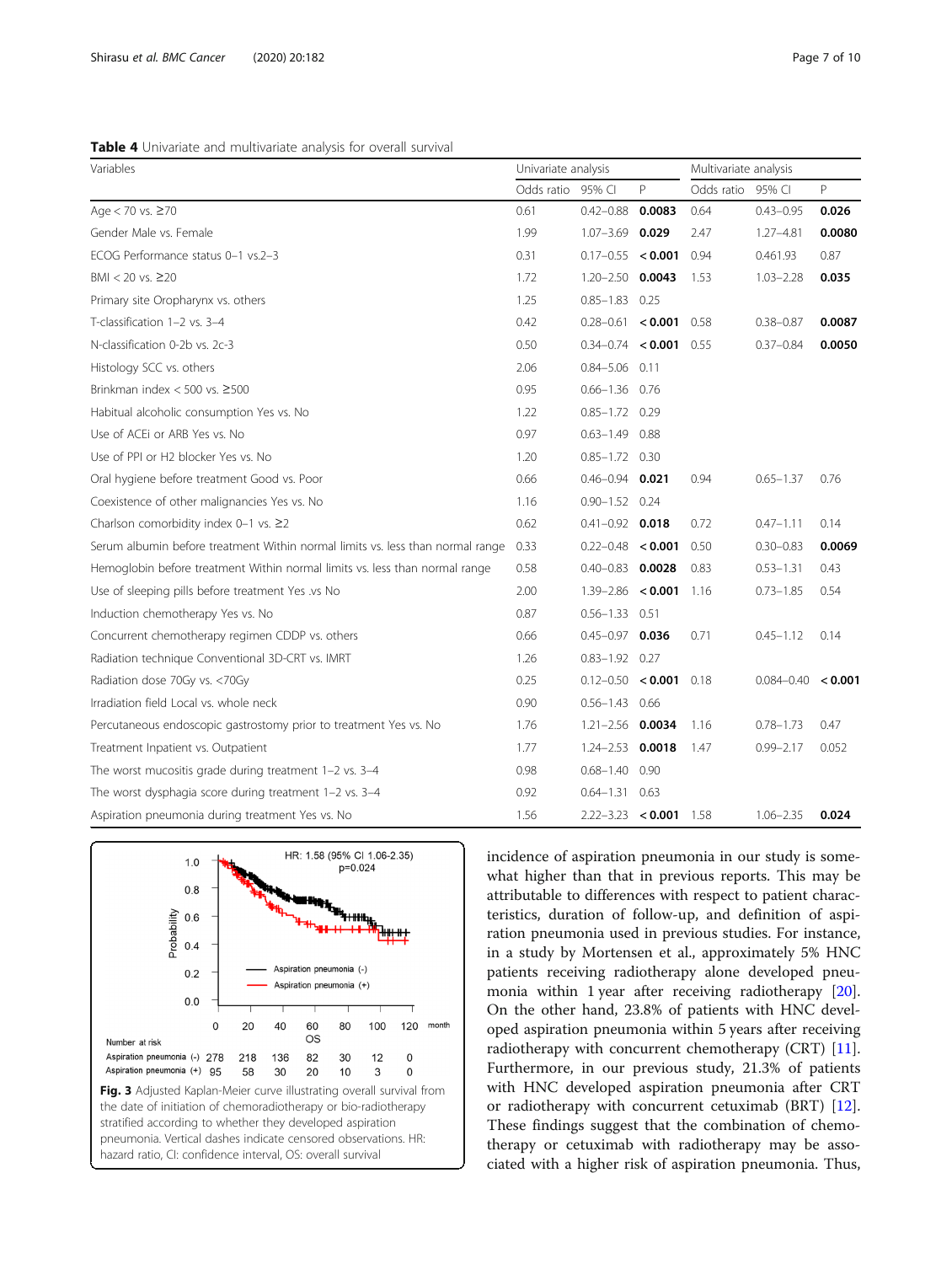the frequency of aspiration pneumoniae depends on the presence or absence of concurrent use of chemotherapy; the frequency observed in the current study is consistent with previous studies and may be acceptable in our clinical practice.

Advanced T and N stages are known to be associated with greater impairment of swallowing [[22](#page-9-0), [23\]](#page-9-0). Langius et al. reported that patients with advanced N-stage require irradiation of major salivary glands, which leads to xerostomia, acute dysphagia, and impaired swallowing [[24\]](#page-9-0). These adverse effects may cause malnutrition and dehydration, which increases the risk of aspiration pneumonia [\[23](#page-9-0)]; this is because malnutrition reduces the resistance to infection by depressing the immune system, and dehydration decreases the salivary flow, which promotes altered colonization of the oropharynx [\[25\]](#page-9-0).

Several studies have demonstrated that oral care is associated with a decreased incidence of aspiration pneumonia in elderly people [[26](#page-9-0)–[28](#page-9-0)]. We earlier reported that a systematic oral care program for patients with HNC may improve treatment compliance by decreasing the risk of infection [[29\]](#page-9-0). Although we did not assess the efficacy of oral care in preventing aspiration pneumonia during CRT or BRT, the pre-assessment of oral hygiene by dentists and/or dental hygienists may play an important role in the prediction of aspiration pneumonia.

The interaction between nutritional status and the immune system has been emphasized. Poor nutrition increases the host susceptibility to infection and may trigger a vicious cycle leading to further aggravation of malnutrition [[30](#page-9-0)]. Indeed, malnutrition (defined as a serum albumin level of  $\langle 2.5 \text{ g/dL} \rangle$  was identified as a predictor of aspiration pneumonia after RT alone [\[31](#page-9-0)]. Furthermore, our previous study identified hypoalbuminemia as a risk factor for aspiration pneumonia after CRT or BRT [\[12](#page-8-0)]. Consistent with these reports, the present study also identified hypoalbuminemia as a risk factor for aspiration pneumonia during CRT or BRT.

Our study observed an increased risk of aspiration pneumonia in patients who received CRT or BRT in the inpatient setting. Previous studies indicated an increased risk of aspiration pneumonia in patients who received treatment at teaching hospitals, which may reflect the differences with respect to unmeasured patient characteristics, such as more comorbidities and worse general condition [[11\]](#page-8-0). To adjust for these factors, we conducted a multivariate analysis including the Charlson comorbidity index. However, the Charlson comorbidity index was not identified as a risk factor for aspiration pneumonia. Besides, there was no difference between inpatient treatment group and outpatient treatment group in terms of patients' background such as performance status and Charlson comorbidity index. Therefore, the increased risk of aspiration pneumonia in patients who received

treatment in the hospital may be attribute to the greater likelihood of detection of aspiration pneumonia owing to closer monitoring of patients in the inpatient setting.

Based on this analysis, systematic evaluation of the four risk factors before and during treatment may help prevent aspiration pneumonia in patients undergoing CRT or BRT [[23](#page-9-0)]. Besides, multidisciplinary intervention by medical staff is indispensable to perform this program. For instance, dentists and dental hygienists should be involved in routine oral screening, oral care and continuous evaluation of oral hygiene. The speech and swallowing rehabilitation team should evaluate aspiration using video-fluoroscopic examination and institute rehabilitation measures. Appropriate evaluation and intervention by multidisciplinary team may help improve treatment outcomes [\[32](#page-9-0)].

Our study also demonstrated a strong correlation between the occurrence of aspiration pneumonia and treatment efficacy. Nguyen et al. investigated the incidence of aspiration pneumonia during CRT for HNC; however, no data are available on this association [\[14](#page-8-0)]. We investigated the predictive factors of therapeutic response in HNC patients undergoing CRT or BRT and identified aspiration pneumonia as an independent predictive factor for complete response (CR). This result suggests that aspiration pneumonia during CRT or BRT has a detrimental effect on the treatment response. Furthermore, aspiration pneumonia leads to a low indication rate for R0 salvage surgery for patients with no CR or with recurrence after CRT or BRT. Aspiration pneumonia during CRT or BRT may cause treatment interruption or failure and subsequently prolong the overall treatment time; this in turn may result in reduced locoregional control [[33](#page-9-0)]. Multivariate analysis in our study revealed a significant association between the occurrence of aspiration pneumonia and the risk of death. This is consistent with previous studies in which aspiration pneumonia was found to be a significant prognostic factor in patients with HNC [[11,](#page-8-0) [34\]](#page-9-0).

Our study has several limitations. First, although more than 350 people were subject to this analysis, this study is a retrospective study at a single institution. Second, it is sometimes difficult to differentiate aspiration pneumonia from other types of pneumonia. However, the diagnostic criteria for aspiration pneumonia used in this study are commonly used and are consistent with those prescribed by the Japanese Respiratory Society [[35\]](#page-9-0).

#### **Conclusions**

We investigated the incidence of aspiration pneumonia during CRT or BRT in patients with locally advanced HNC. Four risk factors for aspiration pneumonia were identified: advanced N-classification, poor oral hygiene,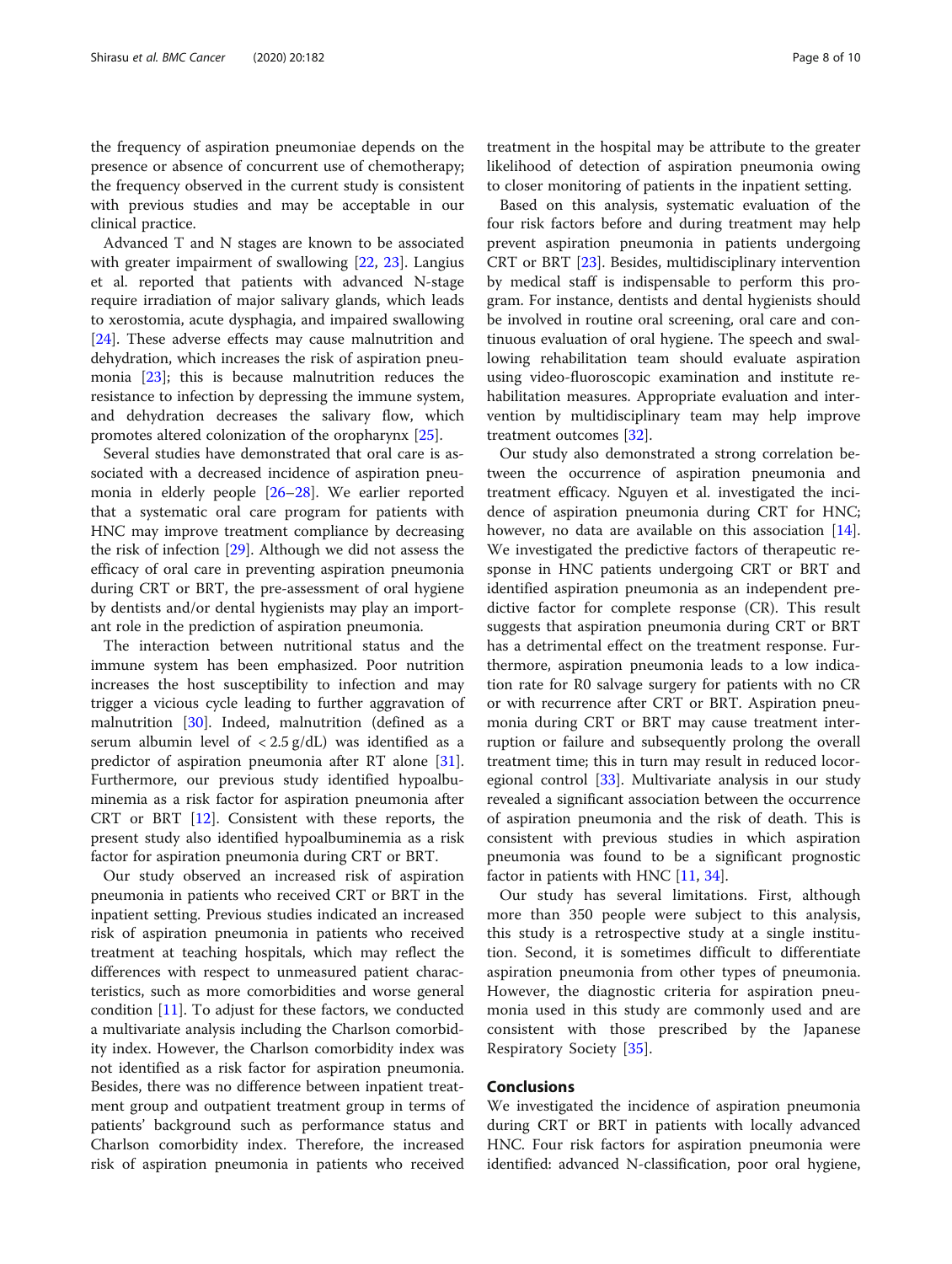<span id="page-8-0"></span>hypoalbuminemia before treatment, and inpatient treatment. Aspiration pneumonia during CRT or BRT has a detrimental effect on treatment outcomes. Further prospective studies are required to validate the prognostic value of these risk factors in HNC patients receiving definitive CRT or BRT.

#### Abbreviations

3D-CRT: Conventional three-dimensional conformal radiation therapy; ALB: Serum albumin; BMI: Body mass index; BRT: Bio-radiotherapy; CR: Complete response; CRT: Chemoradiotherapy; Hb: Hemoglobin; HNCs: Head and neck cancers; HR: Hazard ratio; IMRT: Intensity-modulated radiation therapy; OR: Odds ratio; OS: Overall survival; RT: Radiotherapy

#### Acknowledgements

Not applicable.

#### Authors' contributions

HS and TY1 carried out the study design. HS, TY1 and KM analyzed the patient data. SH, YO, HO, TO, and TY2 contributed to the interpretation of the data and writing of the manuscript. TO and HY supervised throughout. All authors read and approved the final manuscript.

#### Funding

The authors received no financial support for the research, authorship, and/ or publication of this article.

#### Availability of data and materials

The data that support the findings of this study are available from Shizuoka Cancer Center but restrictions apply to the availability of these data, which were used under license for the current study, and so are not publicly available. Data are however available from the authors upon reasonable request and with permission of Shizuoka Cancer Center.

#### Ethics approval and consent to participate

Shizuoka Cancer Center Institutional Review Board approved this study, and written informed consent was obtained from the patients.

#### Consent for publication

Not applicable.

#### Competing interests

The authors declare that they have no competing interests.

#### Author details

<sup>1</sup>Shizuoka Cancer Center, Division of Gastrointestinal Oncology, 1007 Shimonagakubo Nagaizumi-cho Sunto-gun, Shizuoka 411-8777, Japan. 2 Shizuoka Cancer Center, Division of Medical Oncology, Sunto-gun, Shizuoka, Japan. <sup>3</sup>Shizuoka Cancer Center, Division of Radiation Oncology and Proton Therapy, Sunto-gun, Shizuoka, Japan. <sup>4</sup>Shizuoka Cancer Center, Division of Head and Neck Surgery, Sunto-gun, Shizuoka, Japan. <sup>5</sup>Shizuoka Cancer Center, Division of Dentistry and Oral Surgery, Sunto-gun, Shizuoka, Japan. 6 Shizuoka Cancer Center, Clinical Research Center, Sunto-gun, Shizuoka, Japan.

#### Received: 27 June 2019 Accepted: 26 February 2020 Published online: 04 March 2020

#### References

- 1. Forastiere AA, Goepfert H, Maor M, Pajak TF, Weber R, Morrison W, Glisson B, Trotti A, Ridge JA, Chao C, Peters G, Lee DJ, Leaf A, Ensley J, Cooper J. Concurrent chemotherapy and radiotherapy for organ preservation in advanced laryngeal cancer. N Engl J Med. 2003;349(22):2091–8. [https://doi.](https://doi.org/10.1056/NEJMoa031317) [org/10.1056/NEJMoa031317](https://doi.org/10.1056/NEJMoa031317).
- 2. Forastiere AA, Zhang Q, Weber RS, Maor MH, Goepfert H, Pajak TF, Morrison W, Glisson B, Trotti A, Ridge JA, Thorstad W, Wagner H, Ensley JF, Cooper JS. Long-term results of RTOG 91-11: a comparison of three nonsurgical treatment strategies to preserve the larynx in patients with locally advanced larynx cancer. J Clin Oncol. 2013;31(7):845–52. [https://doi.org/10.1200/jco.](https://doi.org/10.1200/jco.2012.43.6097) [2012.43.6097](https://doi.org/10.1200/jco.2012.43.6097).
- 3. Bonner JA, Harari PM, Giralt J, Azarnia N, Shin DM, Cohen RB, Jones CU, Sur R, Raben D, Jassem J, Ove R, Kies MS, Baselga J, Youssoufian H, Amellal N, Rowinsky EK, Ang KK. Radiotherapy plus cetuximab for squamous-cell carcinoma of the head and neck. N Engl J Med. 2006;354(6):567–78. [https://](https://doi.org/10.1056/NEJMoa053422) [doi.org/10.1056/NEJMoa053422](https://doi.org/10.1056/NEJMoa053422).
- 4. Bernier J, Domenge C, Ozsahin M, Matuszewska K, Lefebvre JL, Greiner RH, Giralt J, Maingon P, Rolland F, Bolla M, Cognetti F, Bourhis J, Kirkpatrick A, van Glabbeke M. Postoperative irradiation with or without concomitant chemotherapy for locally advanced head and neck cancer. N Engl J Med. 2004;350(19):1945–52. <https://doi.org/10.1056/NEJMoa032641>.
- 5. Bieri S, Bentzen SM, Huguenin P, Allal AS, Cozzi L, Landmann C, Monney M, Bernier J. Early morbidity after radiotherapy with or without chemotherapy in advanced head and neck cancer. Experience from four nonrandomized studies. Strahlenther Onkol. 2003;179(6):390–5. [https://doi.org/10.1007/](https://doi.org/10.1007/s00066-003-1077-1) [s00066-003-1077-1.](https://doi.org/10.1007/s00066-003-1077-1)
- 6. Cooper JS, Zhang Q, Pajak TF, Forastiere AA, Jacobs J, Saxman SB, Kish JA, Kim HE, Cmelak AJ, Rotman M, Lustig R, Ensley JF, Thorstad W, Schultz CJ, Yom SS, Ang KK. Long-term follow-up of the RTOG 9501/intergroup phase III trial: postoperative concurrent radiation therapy and chemotherapy in high-risk squamous cell carcinoma of the head and neck. Int J Radiat Oncol Biol Phys. 2012;84(5):1198–205. <https://doi.org/10.1016/j.ijrobp.2012.05.008>.
- 7. Lin A, Jabbari S, Worden FP, Bradford CR, Chepeha DB, Teknos TN, Liao JJ, Nyquist GG, Tsien C, Schipper MJ, Urba S, Wolf GT, Eisbruch A. Metabolic abnormalities associated with weight loss during chemoirradiation of headand-neck cancer. Int J Radiat Oncol Biol Phys. 2005;63(5):1413–8. [https://doi.](https://doi.org/10.1016/j.ijrobp.2005.05.012) [org/10.1016/j.ijrobp.2005.05.012](https://doi.org/10.1016/j.ijrobp.2005.05.012).
- 8. Harada K, Ferdous T, Horinaga D, Uchida K, Mano T, Mishima K, Park S, Hanazawa H, Takahashi S, Okita A, Fukunaga M, Maruta J, Kami N, Shibuya K, Ueyama Y. Efficacy of elemental diet on prevention for chemoradiotherapyinduced oral mucositis in patients with oral squamous cell carcinoma. Support Care Cancer. 2016;24(2):953–9. [https://doi.org/10.1007/s00520-015-](https://doi.org/10.1007/s00520-015-2866-7) [2866-7.](https://doi.org/10.1007/s00520-015-2866-7)
- 9. Marik PE. Aspiration pneumonitis and aspiration pneumonia. N Engl J Med. 2001;344(9):665–71. [https://doi.org/10.1056/nejm200103013440908.](https://doi.org/10.1056/nejm200103013440908)
- 10. Eisbruch A, Lyden T, Bradford CR, Dawson LA, Haxer MJ, Miller AE, Teknos TN, Chepeha DB, Hogikyan ND, Terrell JE, Wolf GT. Objective assessment of swallowing dysfunction and aspiration after radiation concurrent with chemotherapy for head-and-neck cancer. Int J Radiat Oncol Biol Phys. 2002; 53(1):23–8.
- 11. Xu B, Boero IJ, Hwang L, Le QT, Moiseenko V, Sanghvi PR, Cohen EE, Mell LK, Murphy JD. Aspiration pneumonia after concurrent chemoradiotherapy for head and neck cancer. Cancer. 2015;121(8):1303–11. [https://doi.org/10.](https://doi.org/10.1002/cncr.29207) [1002/cncr.29207](https://doi.org/10.1002/cncr.29207).
- 12. Kawai S, Yokota T, Onozawa Y, Hamauchi S, Fukutomi A, Ogawa H, Onoe T, Onitsuka T, Yurikusa T, Todaka A, Tsushima T, Yoshida Y, Kito Y, Mori K, Yasui H. Risk factors for aspiration pneumonia after definitive chemoradiotherapy or bio-radiotherapy for locally advanced head and neck cancer: a monocentric case control study. BMC Cancer. 2017;17(1):59. [https://doi.org/](https://doi.org/10.1186/s12885-017-3052-8) [10.1186/s12885-017-3052-8](https://doi.org/10.1186/s12885-017-3052-8).
- 13. Francis DO, Weymuller EA Jr, Parvathaneni U, Merati AL, Yueh B. Dysphagia, stricture, and pneumonia in head and neck cancer patients: does treatment modality matter? Ann Otol Rhinol Laryngol. 2010;119(6):391–7.
- 14. Nguyen NP, Smith HJ, Dutta S, Alfieri A, North D, Nguyen PD, Lee H, Martinez T, Lemanski C, Ludin A, Nguyen LM, Sallah S. Aspiration occurence during chemoradiation for head and neck cancer. Anticancer Res. 2007; 27(3b):1669–72.
- 15. Charlson ME, Pompei P, Ales KL, MacKenzie CR. A new method of classifying prognostic comorbidity in longitudinal studies: development and validation. J Chronic Dis. 1987;40(5):373–83.
- 16. Eisenhauer EA, Therasse P, Bogaerts J, Schwartz LH, Sargent D, Ford R, Dancey J, Arbuck S, Gwyther S, Mooney M, Rubinstein L, Shankar L, Dodd L, Kaplan R, Lacombe D, Verweij J. New response evaluation criteria in solid tumours: revised RECIST guideline (version 1.1). Eur J Cancer. 2009;45(2): 228–47. <https://doi.org/10.1016/j.ejca.2008.10.026>.
- 17. Knyrim K, Wagner HJ, Bethge N, Keymling M, Vakil N. A controlled trial of an expansile metal stent for palliation of esophageal obstruction due to inoperable cancer. N Engl J Med. 1993;329(18):1302–7. [https://doi.org/10.](https://doi.org/10.1056/nejm199310283291803) [1056/nejm199310283291803](https://doi.org/10.1056/nejm199310283291803).
- 18. Kanda Y. Investigation of the freely available easy-to-use software 'EZR' for medical statistics. Bone Marrow Transplant. 2013;48(3):452–8. [https://doi.org/](https://doi.org/10.1038/bmt.2012.244) [10.1038/bmt.2012.244.](https://doi.org/10.1038/bmt.2012.244)